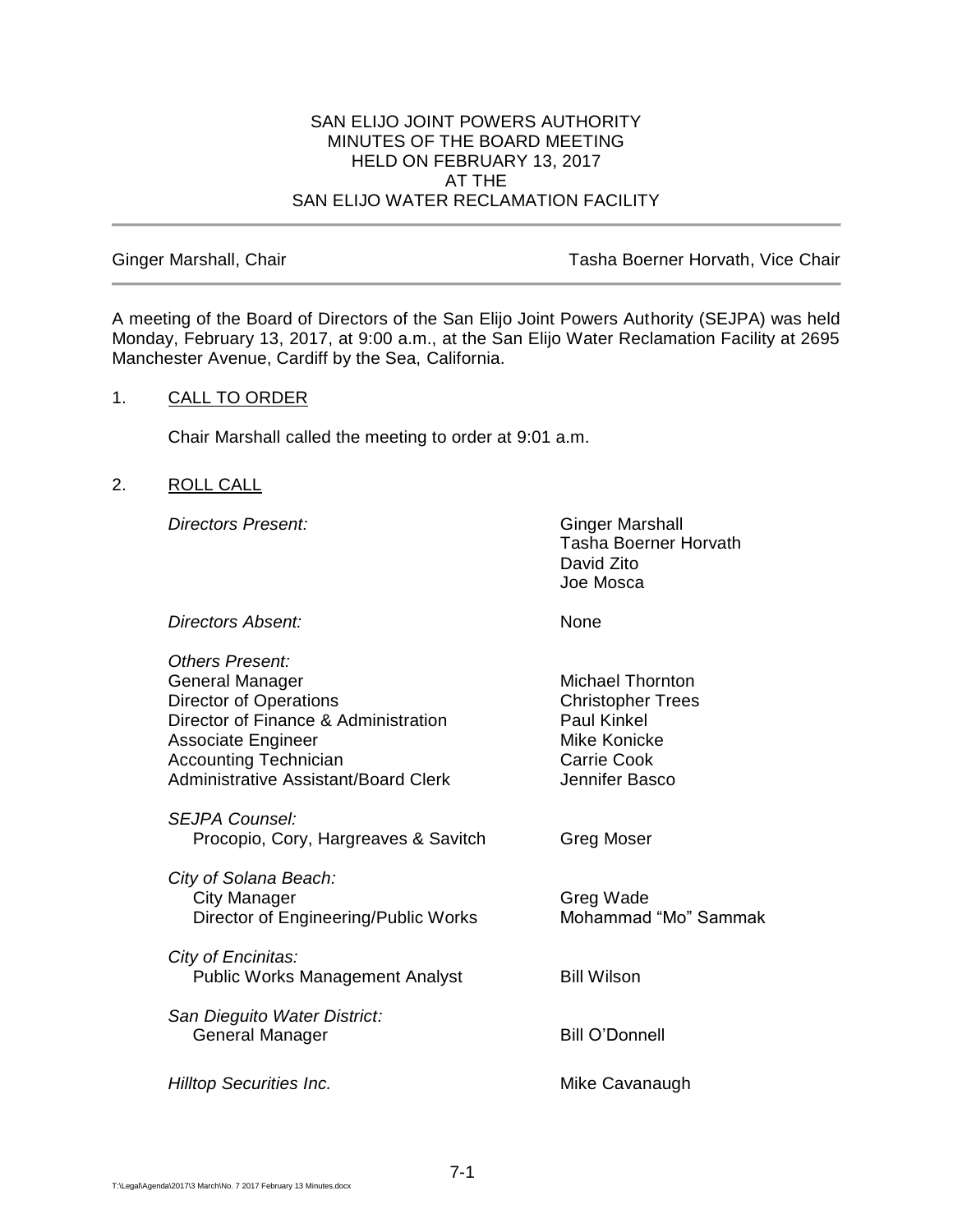## 3. PLEDGE OF ALLEGIANCE

Chair Marshall led the Pledge of Allegiance.

#### 4. ORAL COMMUNICATIONS

None

## 5. PRESENTATION OF AWARDS

General Manager Michael Thornton presented the following awards to the Board of Directors:

- CWEA, San Diego Section, 2016 Plant of the Year Award Medium
- CWEA, San Diego Section, 2016 Administrative Support Person of Year Carrie Cook

## 6. CONSENT CALENDAR

Board Member Zito removed Agenda Item No. 11, Recommended Debt Management Policy, from the Consent Calendar.

Moved by Board Member Zito and seconded by Chair Marshall to approve the Amended Consent Calendar.

Motion carried with the following vote of approval:

|                                              |                   | Agenda Item No. 7     | Approval of Minutes for the January 9, 2017 meeting                             |  |  |     |         |  |
|----------------------------------------------|-------------------|-----------------------|---------------------------------------------------------------------------------|--|--|-----|---------|--|
|                                              | Agenda Item No. 8 |                       | Approval for Payment of Warrants<br><b>Investment Report</b>                    |  |  | and | Monthly |  |
| AYES:<br><b>NOES:</b><br>ABSTAIN:            | ABSENT:           | None<br>None<br>Mosca | Marshall, Boerner Horvath, Zito                                                 |  |  |     |         |  |
| Agenda Item No. 9<br>Agenda Item No. 10      |                   |                       | San Elijo Water Reclamation Facility Treated Effluent<br>Flows - Monthly Report |  |  |     |         |  |
|                                              |                   |                       | San Elijo Joint Powers Authority Recycled Water Program<br>- Monthly Report     |  |  |     |         |  |
| Agenda Item No. 12                           |                   |                       | Proposed Flexible Employee Classification                                       |  |  |     |         |  |
| AYES:<br><b>NOES:</b><br>ABSENT:<br>ABSTAIN: |                   | None<br>None<br>None  | Marshall, Boerner Horvath, Zito, Mosca                                          |  |  |     |         |  |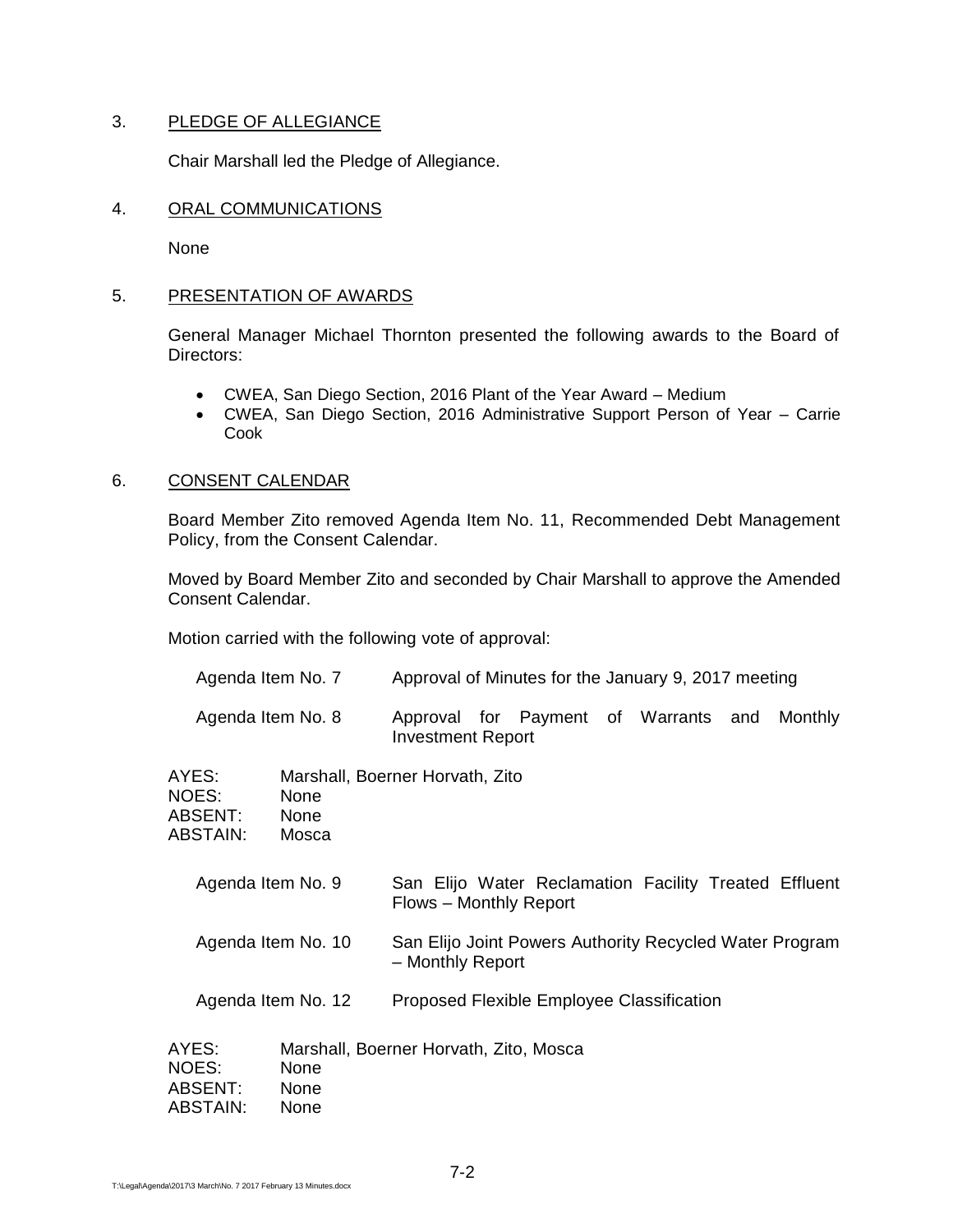## 13. ITEMS REMOVED FROM CONSENT CALENDAR

Agenda Item No. 11 – Recommended Debt Management Policy. Section 2.A.(i)(c) of the Recommended Debt Management Policy states: "The weighted average maturity of the debt (or the portion of the debt allocated to the project) will not exceed the average useful life of the project to be financed by more than 20%." Board Member Zito suggested including the condition that if financing will exceed the useful life of an asset, then unanimous approval of the Board of Directors is required.

Moved by Board Member Zito and seconded by Vice Chair Boerner Horvath to approve Agenda Item No. 11, Recommended Debt Management Policy, with additional language included that states that average debt going beyond the life of an asset requires unanimous vote of the Board.

Motion carried with the following vote of approval:

AYES: Marshall, Boerner Horvath, Zito, Mosca NOES: None ABSENT: None ABSTAIN: None

## 14. SAN ELIJO JOINT POWERS AUTHORITY MID-YEAR REVIEW OF THE FISCAL YEAR 2016-17 OPERATING BUDGET

Director of Finance & Administration, Paul Kinkel, presented the mid-year analysis of the SEJPA's FY 2016-17 estimated financial forecast. Mr. Kinkel stated that overall, the SEJPA is expected to conclude the fiscal year at or below budget. Programs budgeted by the SEJPA include: Wastewater Treatment, Laboratory Services, Ocean Outfall, Cardiff Pump Stations, Solana Beach Pump Stations, City of Solana Beach Services, Encinitas Pump Stations, Encinitas Storm Water, Solana Beach Storm Water, Del Mar Pump Stations, and Recycled Water. Mr. Kinkel informed the Board of Directors that total expenses for the agency are expected to be \$332,743 or 5.5% below budget. As a result of the change in weather patterns and construction delays with the Village Park project, the overall demand for recycled water is lower than anticipated. The current outlook for the Recycled Water program is approximately 70 acre feet less than budget. However, the Recycled Water program revenues are forecasted higher than budget due to receipt of greater than anticipated grant funding.

No action required. This memorandum was submitted for information only.

#### 15. PROPOSED BOND FINANCING TEAM

General Manager Thornton stated that in pursuit of a municipal bond financing strategy for its \$22.4 million infrastructure projects, the SEJPA needs to assemble a financing team, which will include a bond underwriter, bond counsel, and bond disclosure counsel. Staff recommended Hilltop Securities Inc. as the firm that provided the best combination of ability to purchase and hold bonds during volatile market periods, geographical location, and value based approach for structuring the bond issuance. Mr. Thornton stated that Staff recommended Propocio to serve as bond counsel and disclosure counsel. Procopio was selected based on their knowledge of the agency, longstanding relationship of trust and support, and qualifications of the proposed attorney team for this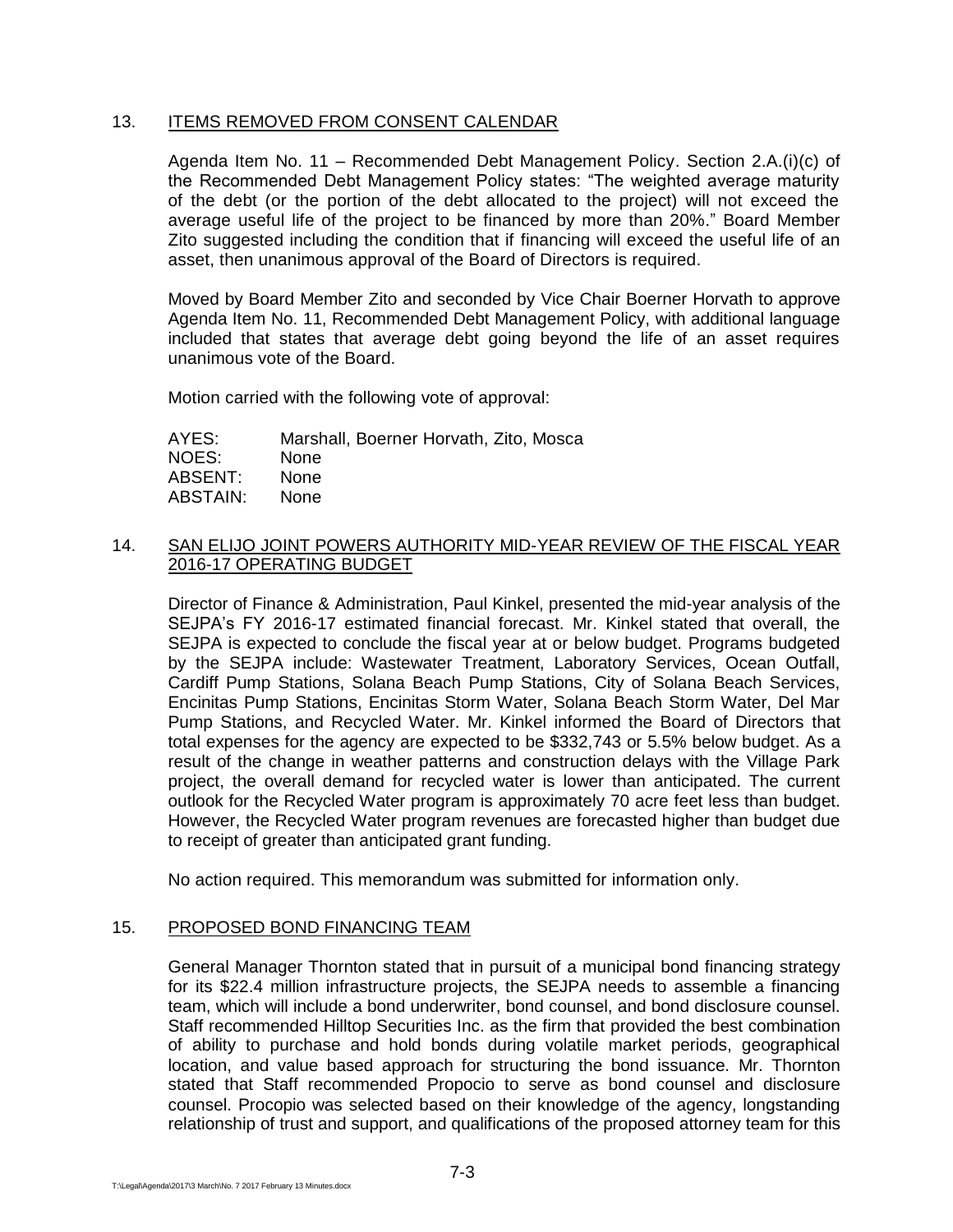effort. The General Manager stated that Procopio submitted a proposal not-to-exceed of \$120,000; however, no fee will be billed if the bond transaction is abandoned, and the fee will be payable solely from the bond proceeds.

Moved by Board Member Zito and seconded by Chair Marshall to:

- 1. Approve Hilltop Securities, Inc. as Bond Underwriter; and
- 2. Approve Procopio as Bond Counsel and Bond Disclosure Counsel.

Motion carried with unanimous vote of approval.

#### 16. REIMBURSEMENT RESOLUTION FROM THE ISSUANCE OF TAX-EXEMPT BONDS

Paul Kinkel, Director of Finance & Administration, informed the Board of Directors that at the January 2017 Board meeting, Staff presented a Capital Bond Financing Update listing the wastewater projects totaling 22.4 million, and a plan to seek municipal bond financing. Prior to receiving bond funding, the SEJPA may incur costs for the planning, permitting, and design of these projects. For costs to be reimbursed from bond proceeds, and to maintain tax exempt status, the SEJPA must declare its intent to use debt proceeds received after the capital expenditures are made for reimbursement. Mr. Kinkel stated that the proposed Resolution 2017-04, complies with applicable requirements of the Internal Revenue Code, and would allow the SEJPA to reimburse itself for such advanced wastewater project costs from the proceeds of the bonds. The adoption of Resolution 2017-04 does not obligate the SEJPA to issue debt.

Moved by Board Member Zito and seconded by Board Member Mosca to:

1. Adopt Resolution 2017-04; "Resolution of the Board of Directors of the San Elijo Joint Powers Authority Declaring the Official Intent of San Elijo Joint Powers Authority to Reimburse itself from the Proceeds of Debt for Capital Expenditures, Certain Preliminary Expenditures, and Costs of Issuance Temporarily Funded from Revenues or Other Sources".

Motion carried with unanimous vote of approval.

## 17. GENERAL MANAGER'S REPORT

General Manager Thornton updated the Board of Directors on the progress of the Land Outfall Replacement Project. The General Manager also informed the Board Members that a treatment plant upset occurred last month for a period of 4 to 5 days. He contacted the San Diego Regional Quality Control Board to report the incident.

#### 18. GENERAL COUNSEL'S REPORT

Greg Moser informed the Board of Directors that the California Supreme Court recently ruled that attorney invoices for a case that has been resolved are generally public record, may be discoverable, and may need to be produced in response to public records requests.